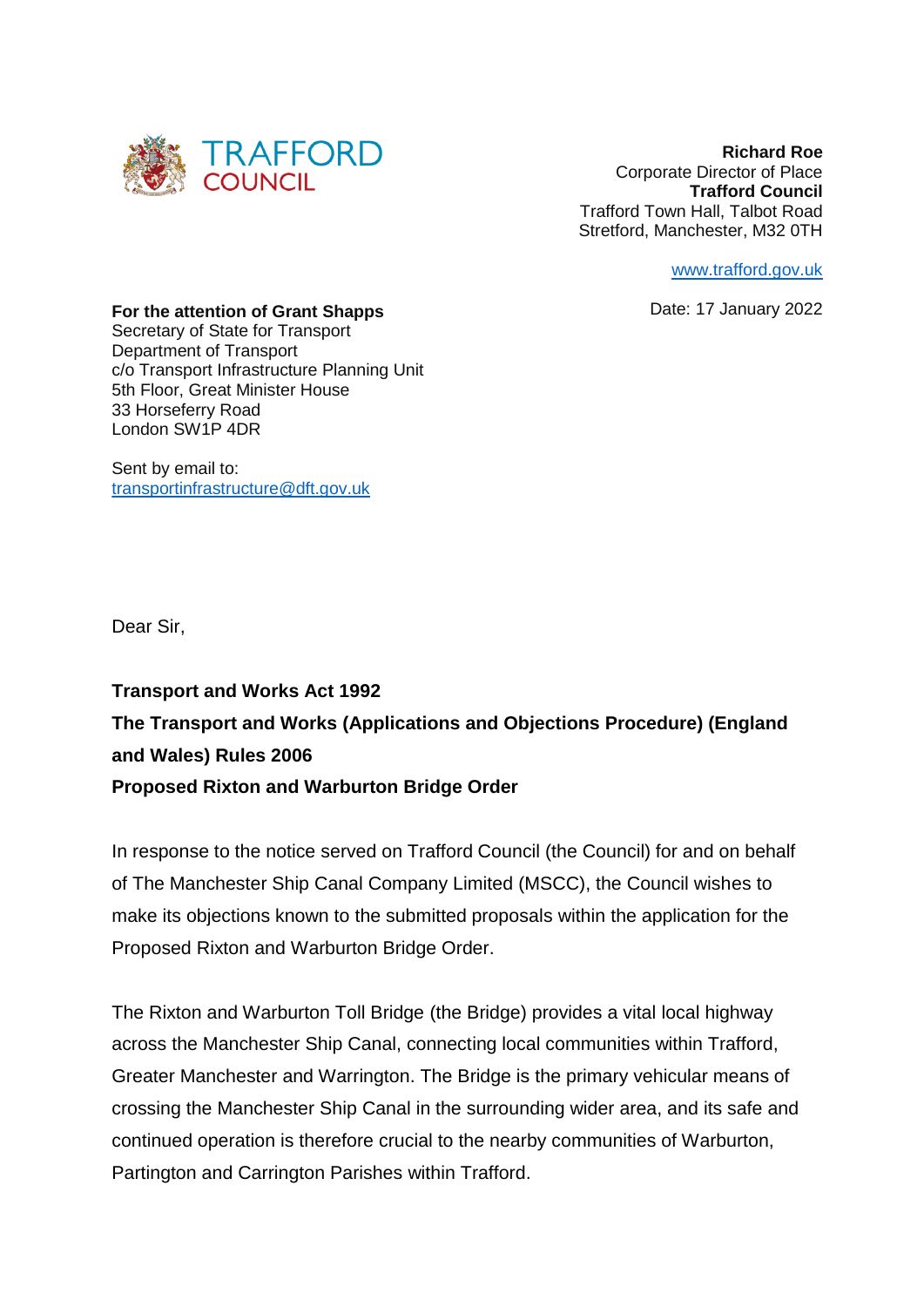The Bridge is privately owned, and was commissioned under the Rixton & Warburton Bridge Act 1863 (the Act), with the current bridge dating from 1890. To date no previous application to raise the toll has been made, with the maximum toll charge (one way) remaining at two shillings and six pence - 12.5 pence. Tolls are collected manually (with concessions for frequent use) which can lead to queues at busy times, especially when motorways are shut.

The Council acknowledges that the cost of collection and the minimal toll means that the Bridge operates at a loss. The Council does not however, consider the proposals as drafted within the Proposed Rixton and Warburton Bridge Order (the draft Order) to be acceptable in a number of respects. A full schedule of the Council's objections is attached to this letter (see Appendix 1). In summary, the Council considers that the following elements of the draft Order should be amended accordingly.

# **Toll increase**

The draft Order proposes to increase the toll (per crossing) from 12.5 pence to £1.00 inclusive of VAT. This is a significant (eight fold) increase on local users of the crossing, most of whom have no reasonable alternative means of crossing the Manchester Ship Canal; with the nearest alternative crossing being via a significant detour (approximately 4.4 miles) to gain access to Junction 20 of the M6.

Currently, the Act, limits users of the Bridge being charged no more than twice the Toll per day. A 25 pence all-day Toll is therefore currently available. The Council is disappointed to note that the draft Order does not include any provision to continue this long-standing arrangement. A maximum daily charge set at no more than two Toll crossings should be clearly set out within any future Order.

#### **Lack of concessions**

Whilst it is acknowledged that the Bridge is currently operating at a loss, the proposed Toll increase would have a wide reaching impact on some of Trafford's most deprived and geographically isolated communities. Partington is one of the Council's Priority Regeneration Areas, as the area has relatively high levels of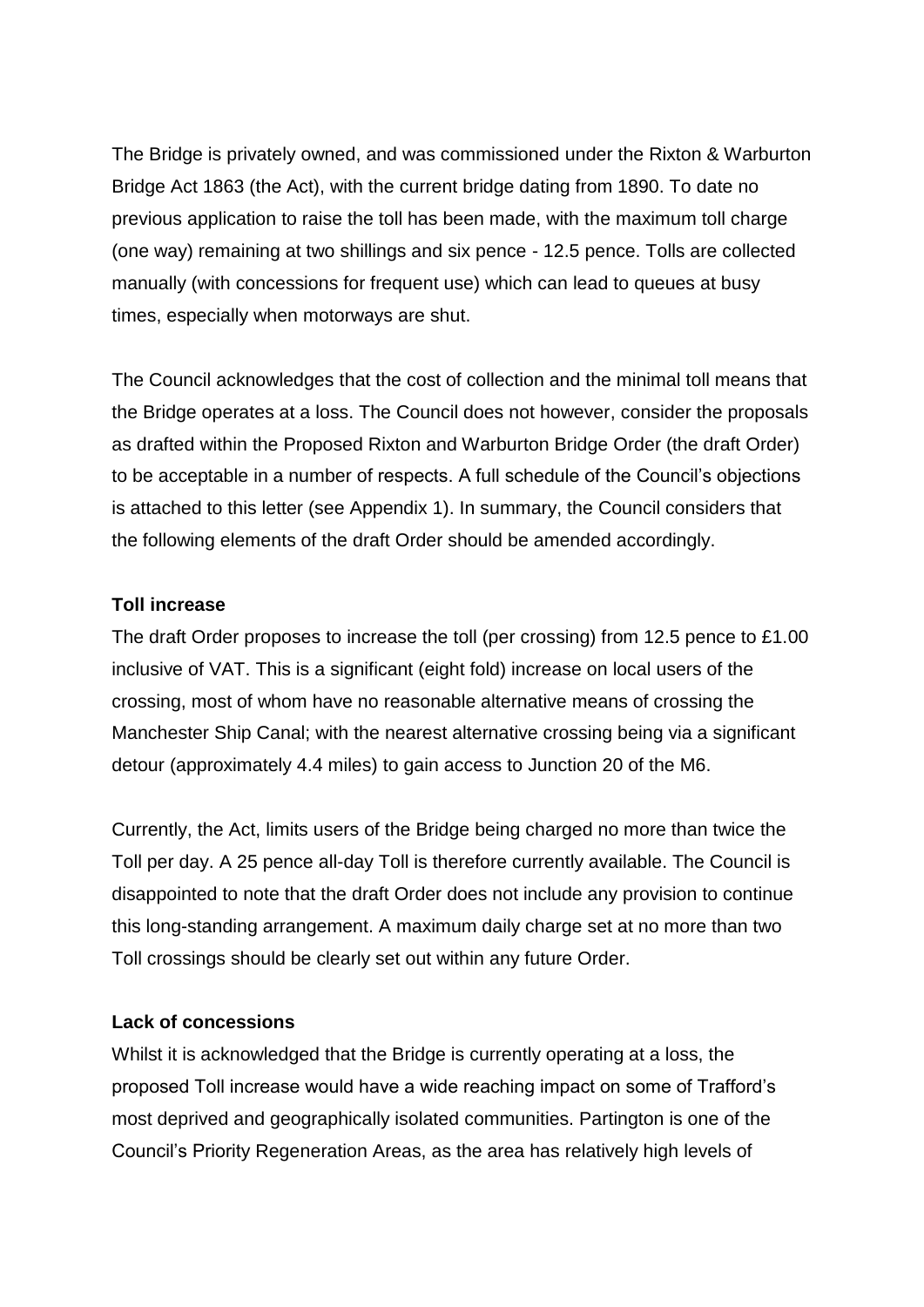unemployment with some parts ranked among the top 10% of the most deprived communities in England.

A key issue facing Partington is the need to reduce its long-standing physical isolation through improved transport links. The Bridge provides local access for communities in both Partington and Warburton with links to employment opportunities to the north of the Ship Canal in Irlam and also access to Irlam Train Station.

If a more appropriate increase in the Toll is proposed, this should include at least a 50% discount for local communities who rely on and frequently use the crossing. MSCC's *Rixton & Warburton Toll Bridge Sustainable Investment Plan (July 2021)*  stated that a local customer discount set at around 50% for the residents of postcodes WA13 9 i.e. Warburton within Trafford (and WA3 6 with Warrington) could be considered. The Council is disappointed to see that no mention of this, or any other local discount is set out within the draft Order. The Council cannot support any increase in the Toll without a significant discount being made available to residents within Warburton and Partington Parishes i.e. postcodes WA13 9 and M31 4. Appendix 2 to this letter provides a map of the relevant postcode areas.

# **Future Toll increases**

The draft Order includes a provision for the proposed increased Toll to also be adjusted annually, in line with the Consumer Price Index (CPI) minus 1 percent. This is not common practice for small local bridge tolls, and the cumulative impact of such indexing over, even a short, number of years could have a significant increase on charges.

On 15 December 2021, The Office for National Statistics released its latest CPI figure. For the 12 months to November 2021 the figure rose by 5.1% (up from 4.2% in October). Under the proposed indexation of annual Toll charges (i.e. CPI minus 1 percent) the higher proposed Toll of £1.00 could be increased by a further 4 pence. Whilst this does not seem high, it represents an additional 30% increase on the current Toll of 12 pence.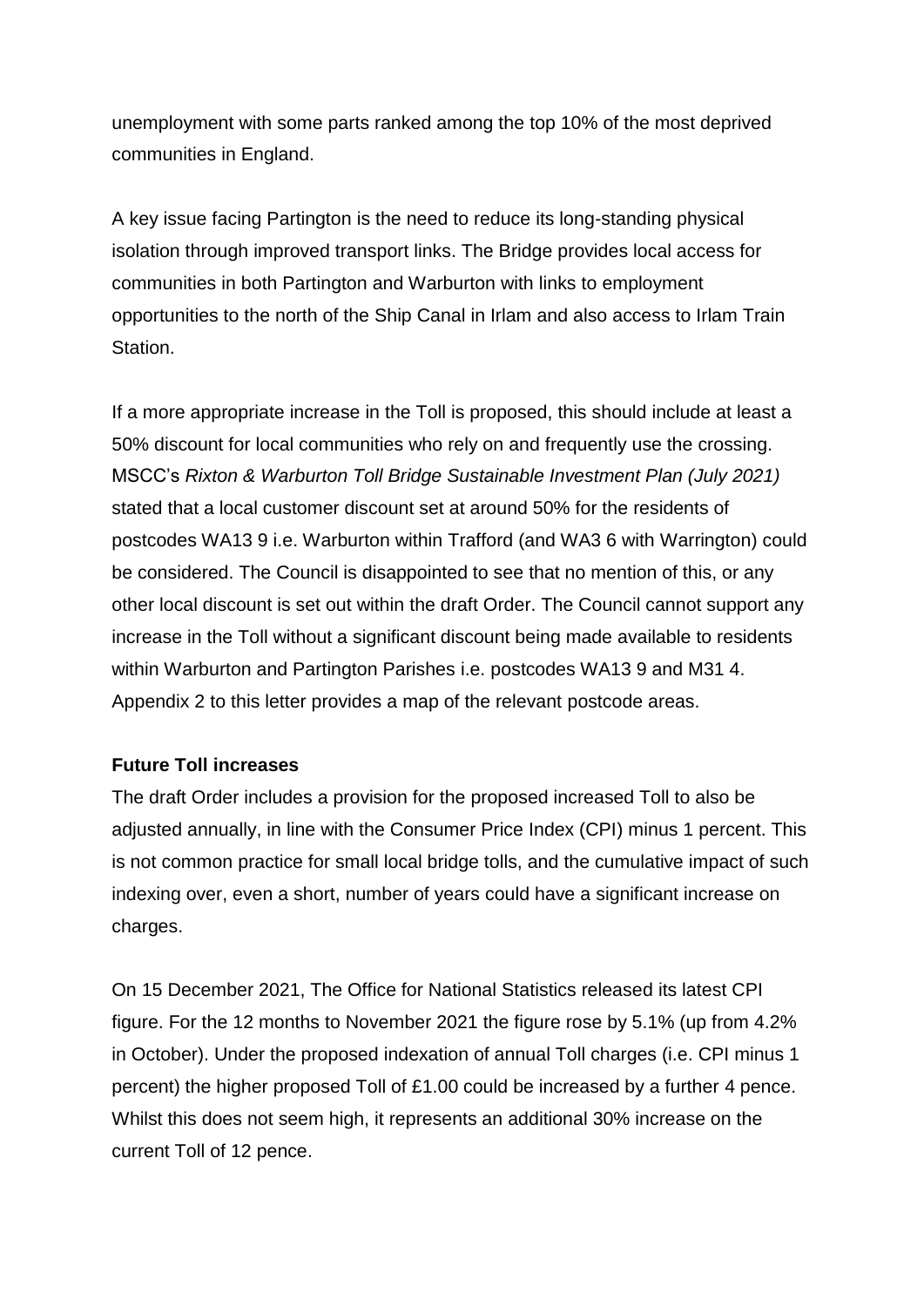In MSCC's response to the Council's previous consultation comments (submitted in October 2021), MSCC stated that '*a strategy of non-indexation of tolls… is only sustainable in high traffic growth'*. The Council dispute this claim. The primary function of the Bridge has, and remains to be the provision of a key local crossing over the Manchester Ship Canal. The route for many of its users is not optional, due to a lack of reasonable alternatives. The Council therefore strongly objects to any form of indexation, and questions the rationale behind such a proposal.

### **Offences and Byelaws**

The Council questions the ability for MSCC to be bestowed power to make byelaws. One such proposed byelaw the Council is particularly concerned with, is the ability to charge and collect unpaid toll charges. The draft Order sets out an increasing scale of proposed charges (within Schedule 4 Byelaws, Part 6 Tolls and Charges). Subject to when the fine is paid, charges increase from £30 to £60 and then to £100. The Council considers the latter two increases to be an excessive penalty for failure to pay a proposed £1.00 Toll.

# **Financing Arrangements**

A number of the proposals within the draft Order raise concerns regarding the financial impacts on users of the Bridge. Clause 8. Tolls of Part 4 - Tolling, Concession and Financing Arrangements sets out loosely defined terminology for the ability to 'provide a return of investment'. The Council maintains that the vast majority, if not all, of the tolls and charges collected should be for the continued and safe maintenance and operation of the Bridge. If an element of profit is to be deemed acceptable, the Council requests that a percentage cap is included within the Order.

### **Closures and Network Issues**

Given the importance of the Bridge on the local highway network, the Council requests that in the event of any closure of the Bridge that the Order requires reopening without unnecessary delay. The Council also requests that an additional provision is set out which waives all toll charges during periods of heavy congestion or road closures affecting the local highway network.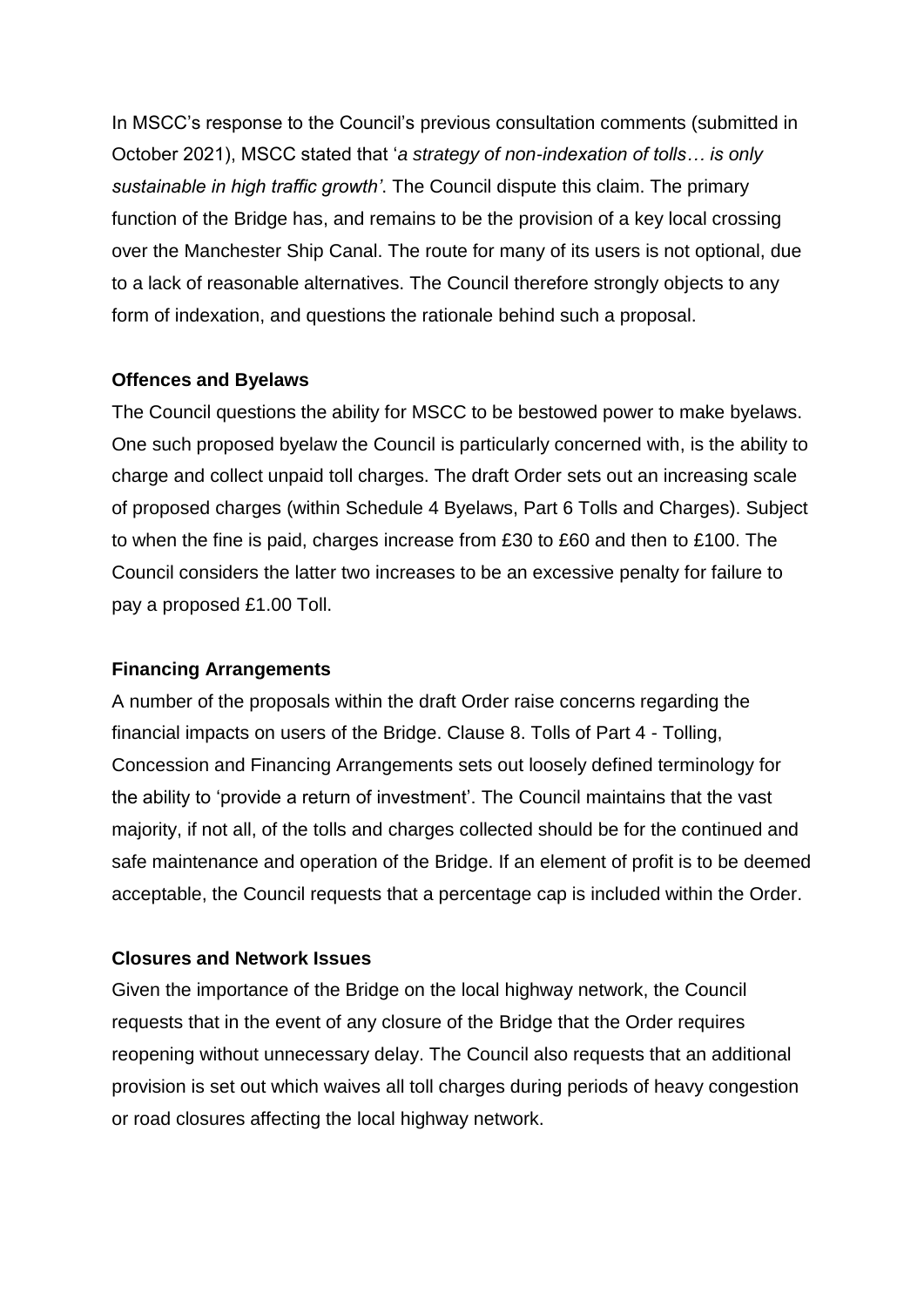# **Transfer of Undertaking**

The Council questions the proposed transfer of all statutory and other powers and duties from MSCC to the proposed Rixton and Warburton Bridge Company, as detailed under Provision 5 of Part 3 - Transfer of the Undertaking. The Toll Bridge was originally constructed, and remains to this day, to facilitate suitable functioning of the Manchester Ship Canal. Separating the ownership of the bridge from the wider canal, may leave it devoid of the resources that are required with the larger operation of maintaining the canal. If the new company becomes financially unviable, without revenues from the wider canal or for any other reason, this may lead to pressure to further increase the proposed toll on the bridge and / or request financial support from the relevant local authorities in order to keep the bridge in operation.

Yours Sincerely

 $M -$ 

**Richard Roe**

**Corporate Director of Place Trafford Council**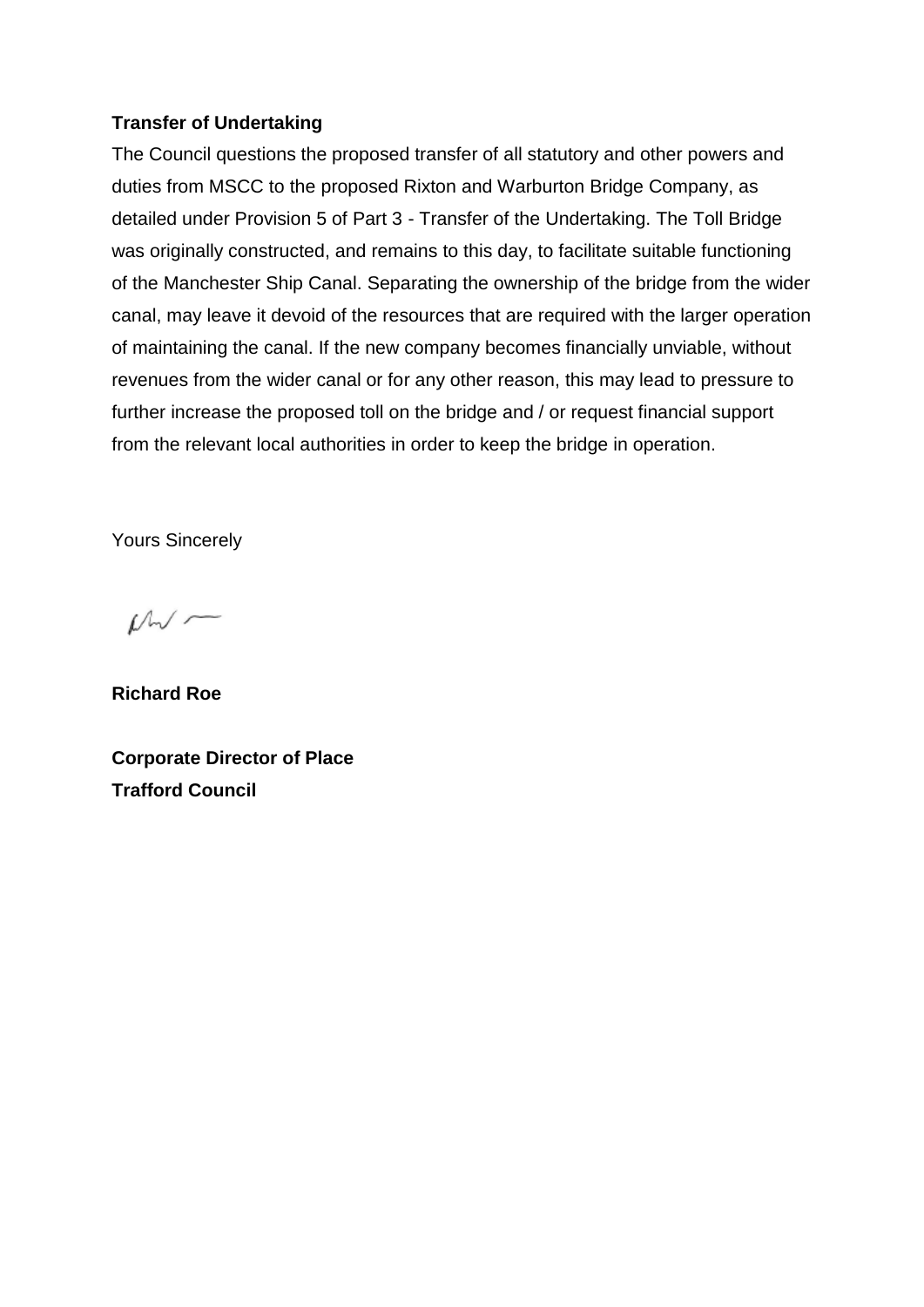**Appendix 1:** Rixton and Warburton Bridge Draft Transport and Works Order (November 2021) - Trafford Council Schedule of Objections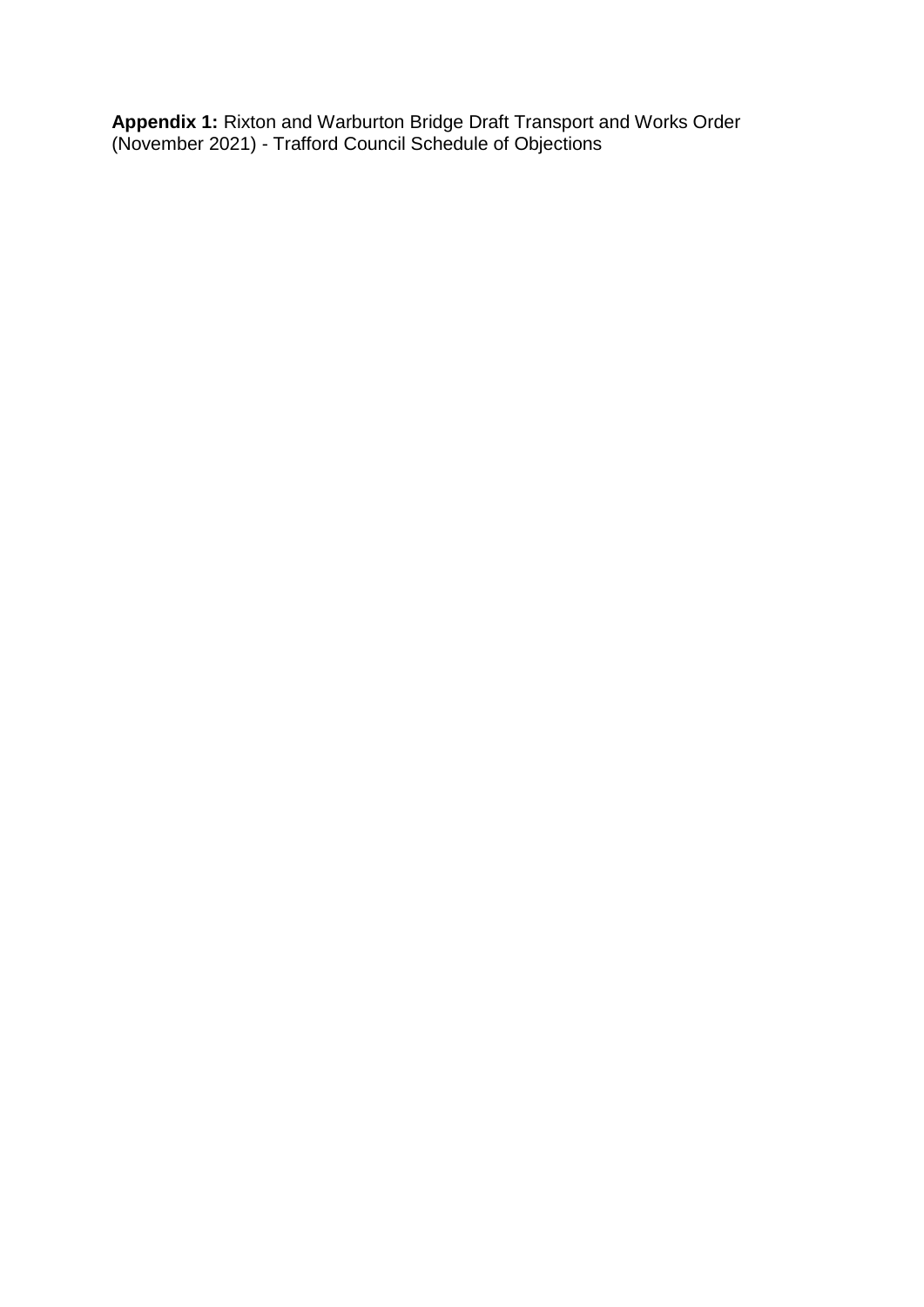# **Rixton and Warburton Bridge Draft Transport and Works Order (November 2021) - Trafford Council Schedule of Objections**

| <b>Contents</b>                                         | <b>Comment / Objection</b>                                                                                                                                                                                                                                                                                                                                                                                                                                                                                                                                                                                                                                                                                                                                                                                                                                                          |  |
|---------------------------------------------------------|-------------------------------------------------------------------------------------------------------------------------------------------------------------------------------------------------------------------------------------------------------------------------------------------------------------------------------------------------------------------------------------------------------------------------------------------------------------------------------------------------------------------------------------------------------------------------------------------------------------------------------------------------------------------------------------------------------------------------------------------------------------------------------------------------------------------------------------------------------------------------------------|--|
| <b>Part 2 - Operational</b>                             |                                                                                                                                                                                                                                                                                                                                                                                                                                                                                                                                                                                                                                                                                                                                                                                                                                                                                     |  |
| 3. Offences and power<br>to make byelaws                | The ability for MSCC to be bestowed power to make byelaws for the regulation of the use of the road is<br>questioned. The use of Traffic Regulation Orders is the way the use of the road and bridge should be<br>regulated. Byelaws should only be available in circumstances where a Traffic regulation Order would be<br>unavailable or inappropriate.                                                                                                                                                                                                                                                                                                                                                                                                                                                                                                                           |  |
| 4. Closing the Rixton<br>and Warburton Bridge           | 4. (2)(b) It is considered that not less than 21 days' notice should be given by advertisement in at least<br>one local newspaper. It is also requested that the Parish Councils of Warburton, Partington and<br>Carrington are given not less than 21 days' notice of any closure.                                                                                                                                                                                                                                                                                                                                                                                                                                                                                                                                                                                                 |  |
|                                                         | The Toll Bridge is the only available vehicular means of crossing the Manchester Ship Canal in the<br>surrounding wider area. The Council therefore strongly recommends that an additional clause is added<br>to Schedule 4. which requires wording to the effect of 'in the event of closure of all or any part of the<br>Rixton and Warburton Bridge whether wholly or partially, reopening will take place without unnecessary<br>delay, and at the earliest appropriate opportunity'.                                                                                                                                                                                                                                                                                                                                                                                           |  |
| Part 3 - Transfer of the Undertaking                    |                                                                                                                                                                                                                                                                                                                                                                                                                                                                                                                                                                                                                                                                                                                                                                                                                                                                                     |  |
|                                                         | The Council questions the proposed transfer of all statutory and other powers and duties from MSCC to<br>the proposed Rixton and Warburton Bridge Company, as detailed under Provision 5 of Part 3 - Transfer<br>of the Undertaking. The Toll Bridge was originally constructed, and remains to this day, to facilitate<br>suitable functioning of the Manchester Ship Canal. Separating the ownership of the bridge from the<br>wider canal, may leave it devoid of the resources that are required with the larger operation of<br>maintaining the canal. If the new company becomes financially unviable, without revenues from the<br>wider canal or for any other reason, this may lead to pressure to further increase the proposed toll on<br>the bridge and / or request financial support from the relevant local authorities in order to keep the<br>bridge in operation. |  |
| Part 4 - Tolling, Concession and Financing Arrangements |                                                                                                                                                                                                                                                                                                                                                                                                                                                                                                                                                                                                                                                                                                                                                                                                                                                                                     |  |
| 8. Tolls                                                | Clause 8. (7) states that the tolls or charges charged may be applied in connection with safe efficient<br>and economic management, operation and maintenance of the Rixton and Warburton Bridge. Clause 8.<br>(7) continues with the wording 'including but not limited to'. The Council strongly objects to this wording                                                                                                                                                                                                                                                                                                                                                                                                                                                                                                                                                          |  |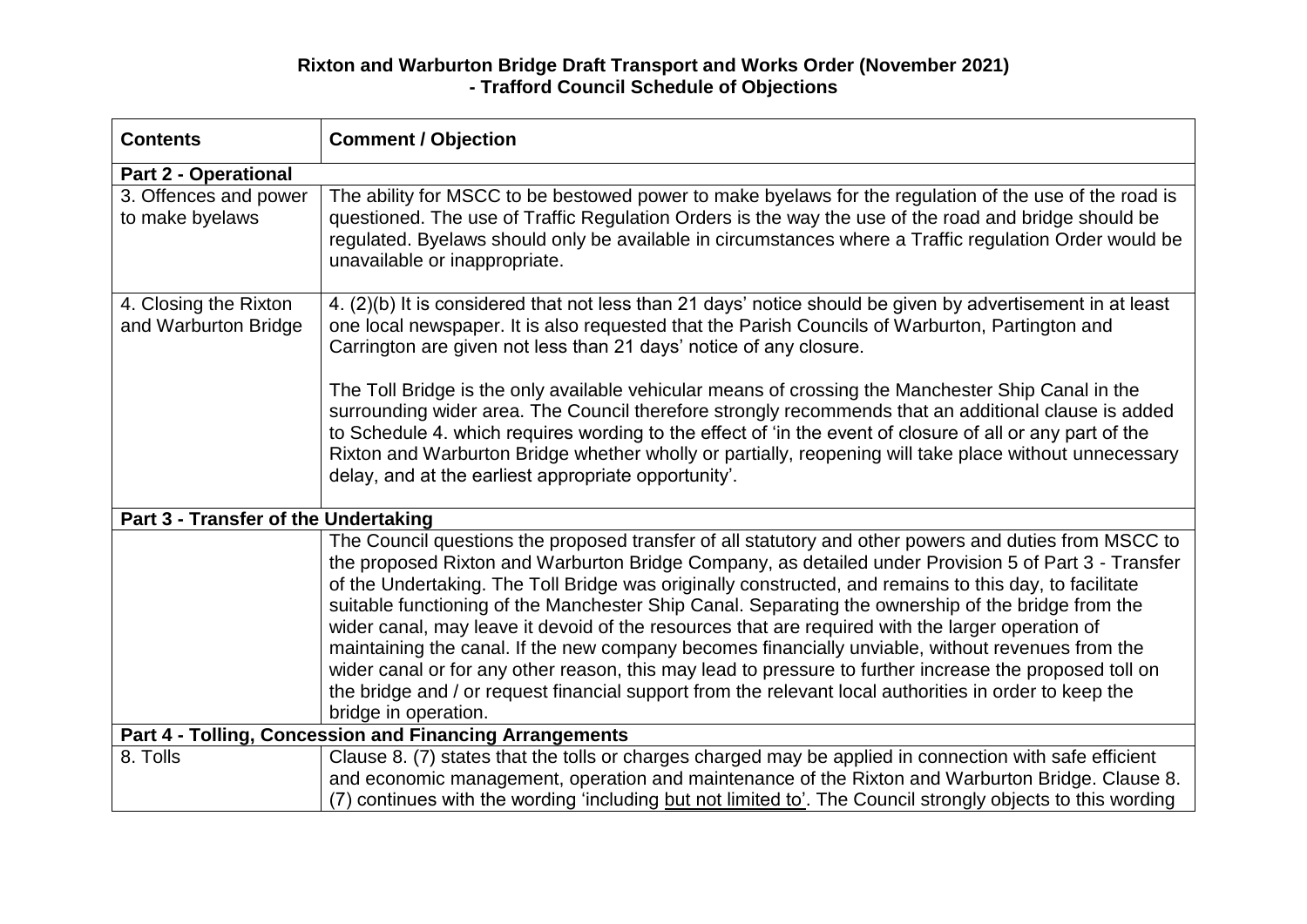|                                  | as it is far too open and allows the potential for additional tolls or charges being charged, to those set<br>out within 8. (7)(a to f). All tolls and charges charged must be clearly set out and limited by the Order.<br>Clause 8. (7)(f) allows for tolls or charges charged to be applied in connection with 'providing a return<br>on investment in the Undertaking'. The Council objects to this provision. It is the Council's opinion that<br>the Rixton and Warburton Bridge acts as a local crossing across the Manchester Ship Canal, and that<br>all tolls and charges should be used to ensure its safe and continued operation and maintenance. It is<br>therefore requested that Clause 8. (7)(f) is either deleted and all income from the tolls be ring-fenced<br>against the maintenance costs of the bridge or at least capped at an agreed percentage against<br>maintenance and operation costs. |  |
|----------------------------------|------------------------------------------------------------------------------------------------------------------------------------------------------------------------------------------------------------------------------------------------------------------------------------------------------------------------------------------------------------------------------------------------------------------------------------------------------------------------------------------------------------------------------------------------------------------------------------------------------------------------------------------------------------------------------------------------------------------------------------------------------------------------------------------------------------------------------------------------------------------------------------------------------------------------|--|
| <b>Schedule 1 Level of Tolls</b> |                                                                                                                                                                                                                                                                                                                                                                                                                                                                                                                                                                                                                                                                                                                                                                                                                                                                                                                        |  |
| Part 1 Level of Tolls            | Proposed Level of Toll<br>1. (1) - The proposed level of Toll set out, to be £1.00, is a significant (8 fold) increase on the current<br>charge of 12 pence per single journey, and 25 pence for an all-day pass. The Council objects to the<br>proposed increased toll.<br>The draft Order also does not specify whether toll charges would be capped if a person crossed multiple<br>times per day (as is currently in place). The Council requests that a sub-paragraph is added to 1. which<br>clearly sets out a fixed daily capped toll for multiple crossings. This should be set at a rate no higher<br>than the charge for two crossings (as is currently in place with the 25 pence all-day pass).<br>Indexation                                                                                                                                                                                             |  |
|                                  | 1. (2) - The Council objects to the provision for the amount of tolls specified to be adjusted in line with<br>the consumer price index (or any other index). This is not common practice for small local bridge tolls,<br>and the cumulative impact of such indexing over, even a short, number of years could have a significant<br>increase on charges. This will further compound the effects of the already significant proposed<br>increased in charges from 12 pence to £1.00 per single crossing.<br><b>Local Concessions</b>                                                                                                                                                                                                                                                                                                                                                                                  |  |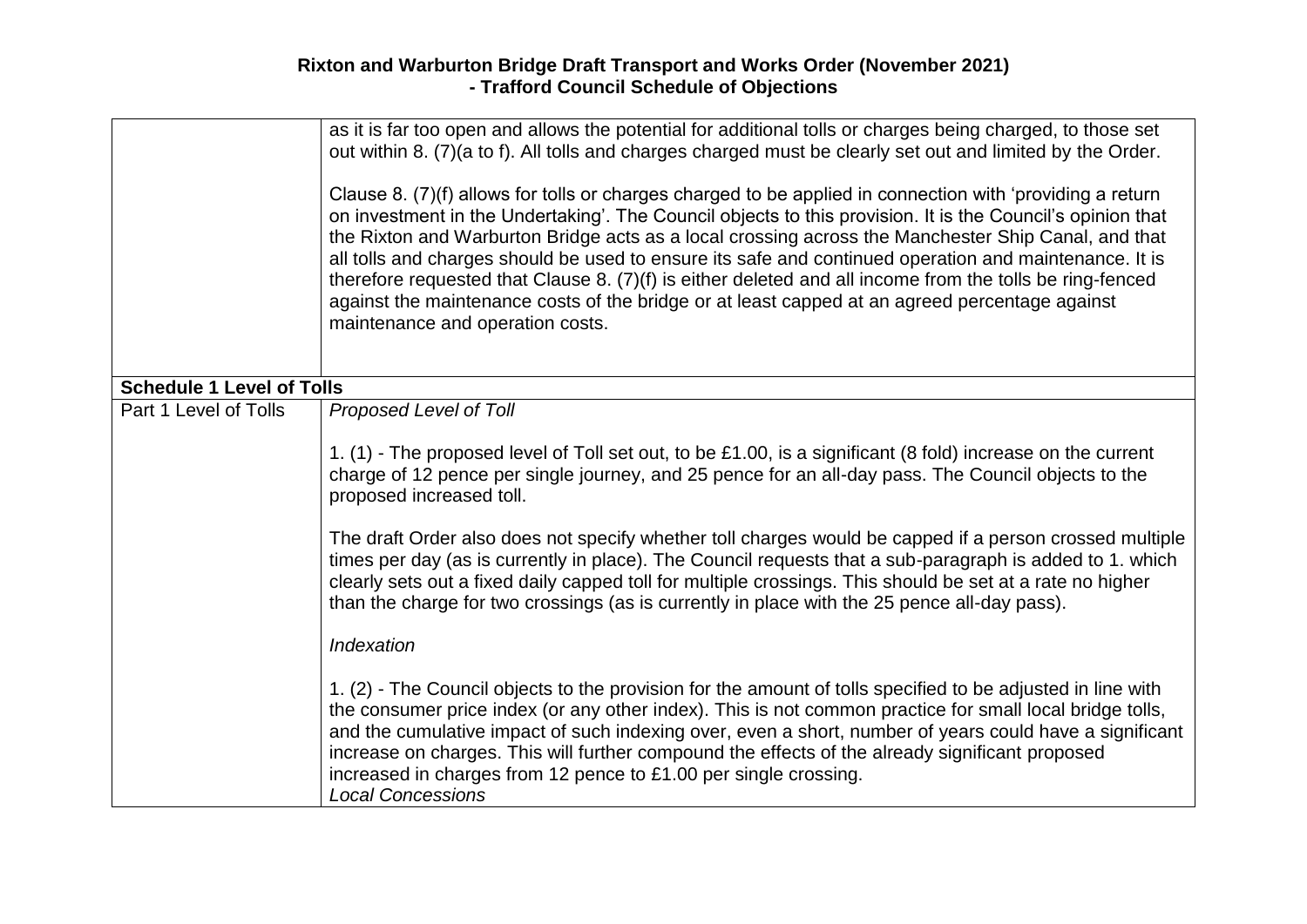$\Gamma$ 

|                             | The draft Order does not make any provision for toll charge discounts for local residents. Trafford<br>residents, particularly those within Warburton and Partington Parishes, use the bridge on a daily basis,<br>as it is the primary crossing point across the Manchester Ship Canal in the wider area. Reflecting this,<br>MSCC's Rixton & Warburton Toll Bridge Sustainable Investment Plan (July 2021) stated that a local<br>customer discount set at around 50% for the residents of postcodes WA3 6 and WA13 9 could be<br>considered. |  |
|-----------------------------|-------------------------------------------------------------------------------------------------------------------------------------------------------------------------------------------------------------------------------------------------------------------------------------------------------------------------------------------------------------------------------------------------------------------------------------------------------------------------------------------------------------------------------------------------|--|
|                             | The Council requests that a further sub-paragraph to 1. is included within the draft Order which sets out<br>a concession (of at least 50% for all toll charges) for local Trafford residents within postcodes WA13 9<br>(Warburton Parish) and M31 4 (Partington Parish).                                                                                                                                                                                                                                                                      |  |
|                             | <b>Road Network Issue Concessions</b>                                                                                                                                                                                                                                                                                                                                                                                                                                                                                                           |  |
|                             | Given the strategic nature of the bridge on the local highway network, the Council requests that an<br>additional provision is set out within the Order, which waivers all toll charges during periods of heavy<br>congestion and / or road closures affecting the local highway network within the Parish areas of<br>Warburton, Partington and Carrington.                                                                                                                                                                                    |  |
| <b>Schedule 4 Byelaws</b>   |                                                                                                                                                                                                                                                                                                                                                                                                                                                                                                                                                 |  |
| Part 6 Tolls and<br>Charges | 26. The Council considers the level of unpaid toll charges set out to be excessive, particularly in relation<br>to the current of proposed level of toll charges (i.e. a charge of £30, £60 or £100 for an unpaid toll of<br>£1). The Council requests that a more measured approach is set out, for example a single charge of<br>£40 reduced by 50% if paid in full within 14 days.                                                                                                                                                           |  |